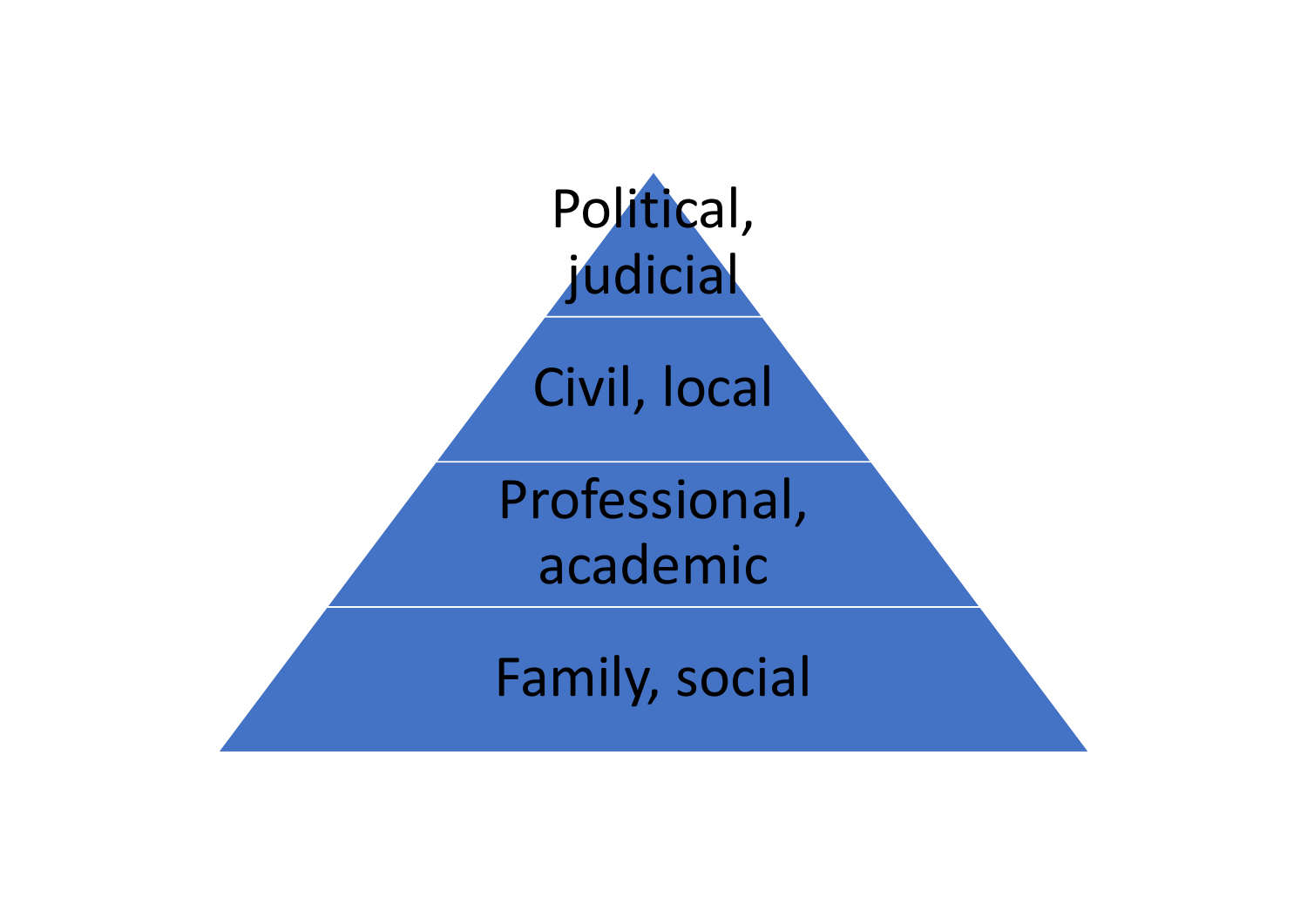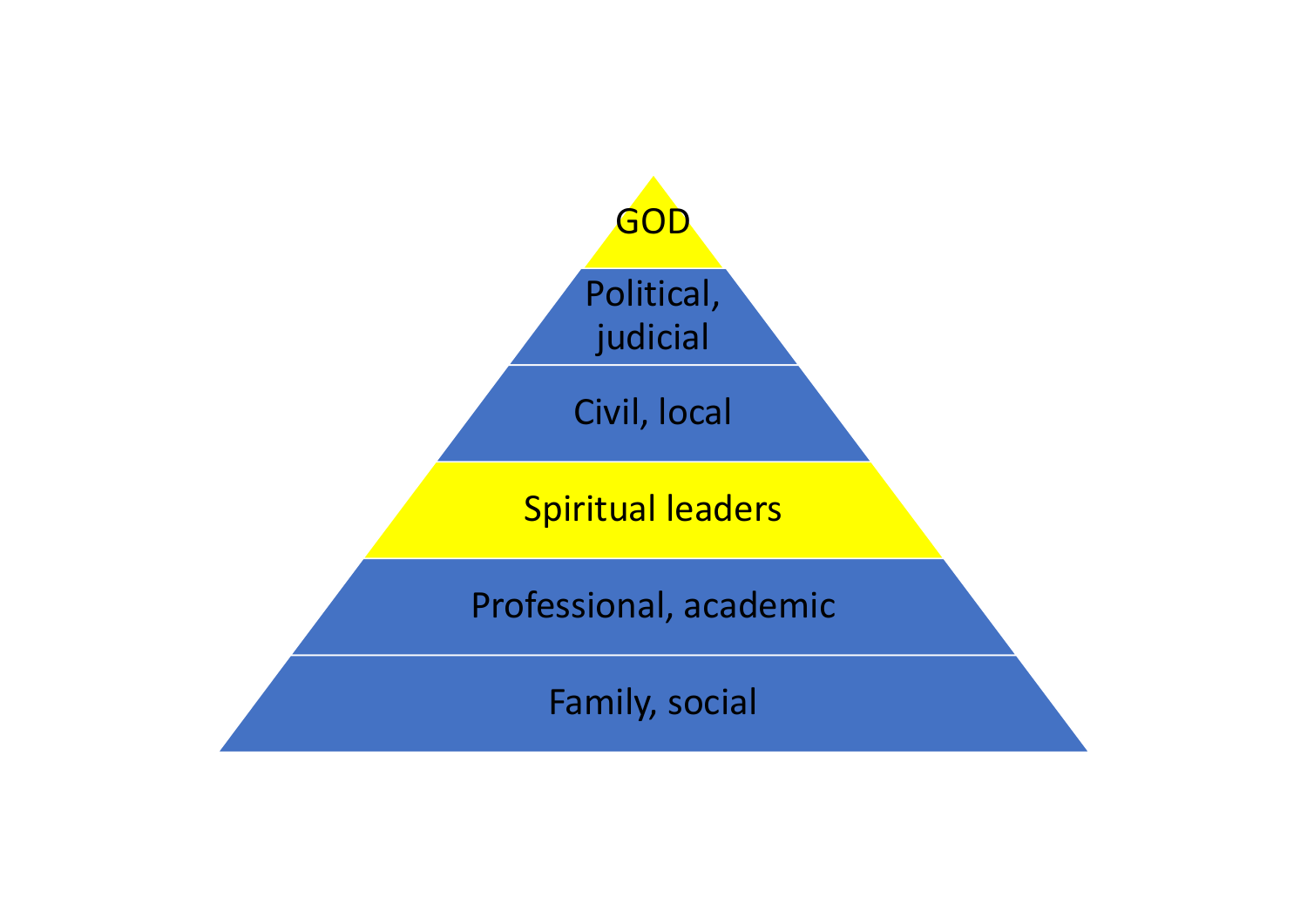## Romans 13, 1-6

Everyone must submit to governing authorities. For all authority comes from God, and those in positions of authority have been placed there by God. So anyone who rebels against authority is rebelling against what God has instituted, and they will be punished. For the authorities do not strike fear in people who are doing right, but in those who are doing wrong. Would you like to live without fear of the authorities? Do what is right and they will honour you. The authorities are God's servants, sent for your good. But if you are doing wrong, of course you should be afraid, for they have the power to punish you. They are God's servants, sent for the very purpose of punishing those who do what is wrong. So you must submit to them, not only to avoid punishment, but also to keep a clear conscience.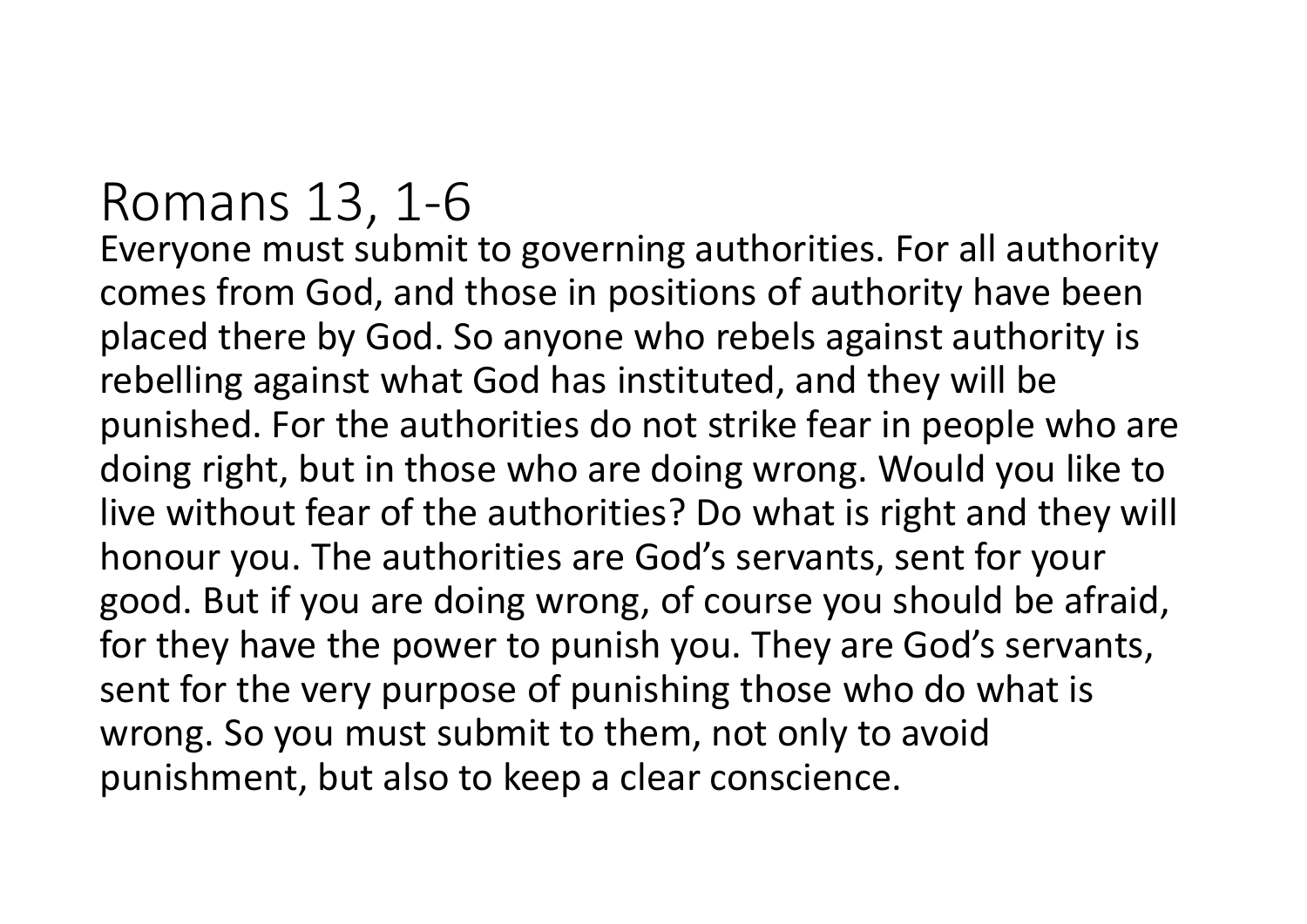Letter from Birmingham Jail

"In any non-violent campaign there are four basic steps: collection of the facts to determine whether injustices are alive, negotiation, selfpurification and direct action."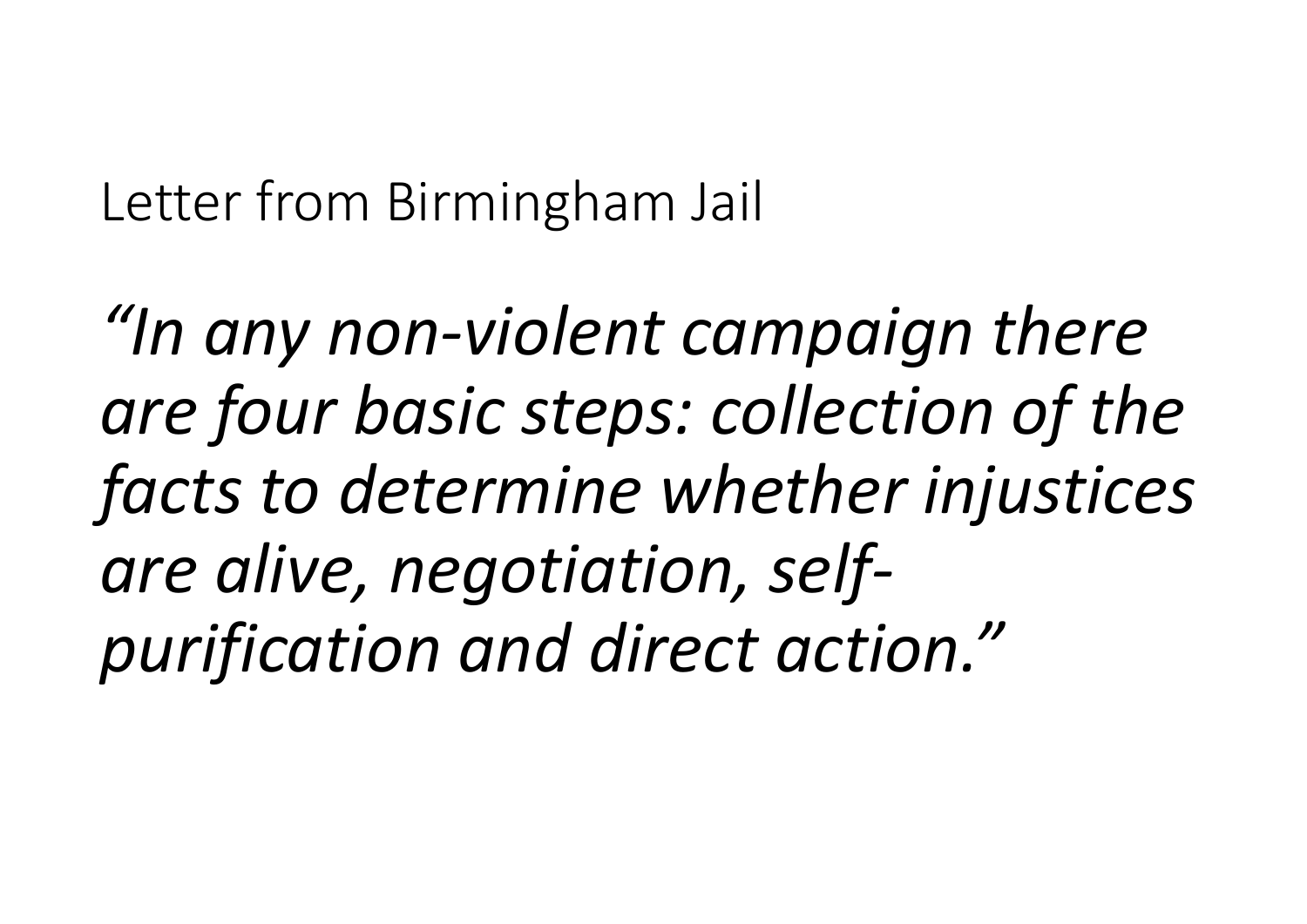## Matthew 8, 5-15 (paraphrased a little)

The Roman Officer pleads with Jesus…

"Lord, my young servant lies in bed, paralyzed and in terrible pain."

"I will come and heal him."

"I am not worthy to have you come into my home. Just say the word…" Jesus was amazed.

"I haven't seen faith like this in all Israel….. Go back home. Because you believed, it has happened."